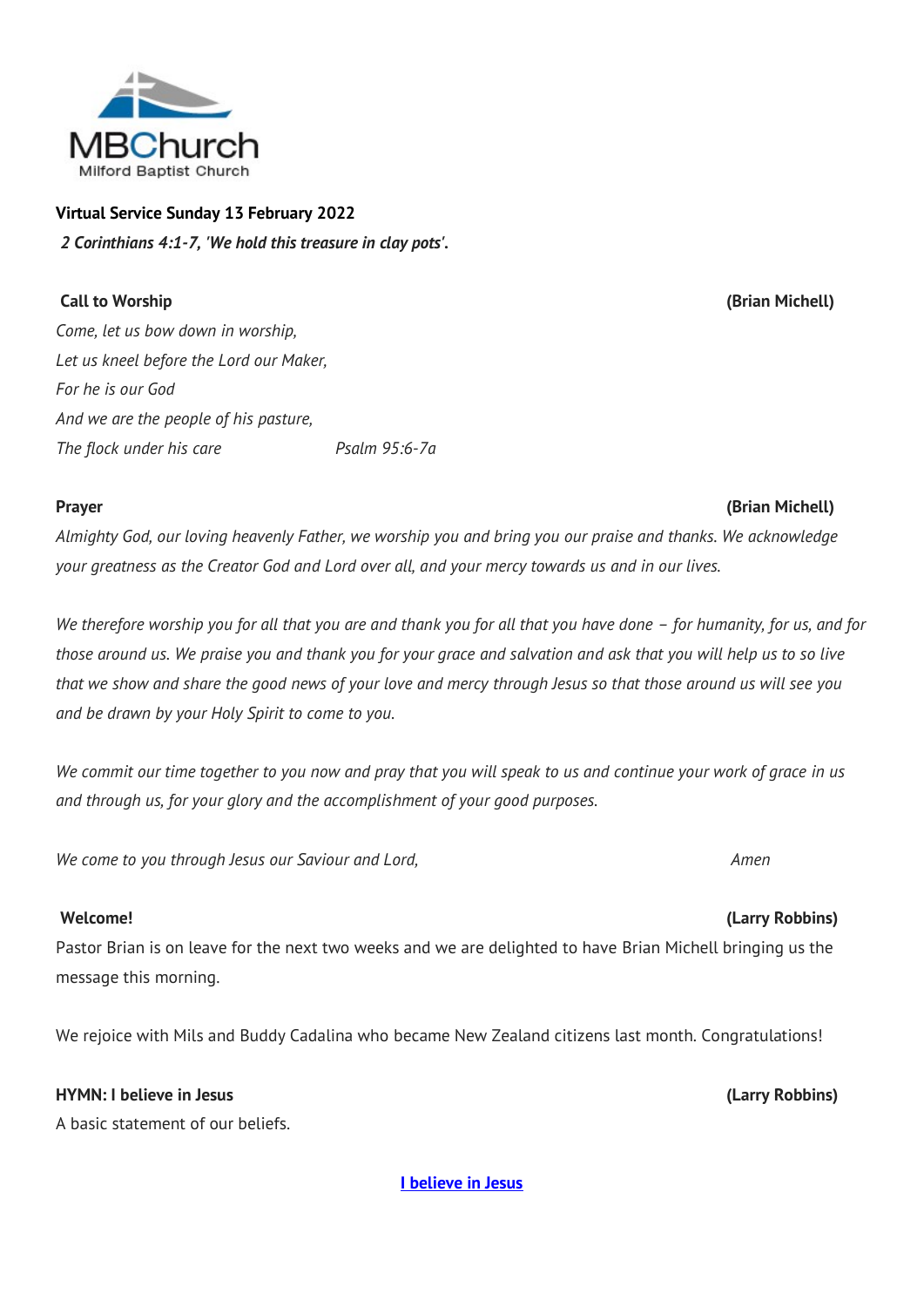#### **HYMN: Now Thank We All our God (Tune: GRACIAS)**

Despite pandemics and setbacks, we have a lot to be thankful for. Let us thank our God through song.

#### **[Now Thank We all Our God](http://www.viewpure.com/b8QRHX8HMnM?start=0&end=0)**

#### **Prayers of Thanksgiving & Intercession**

Let us give thanks for:

Friends and family

Our church fellowship

Those who faithfully support the financial needs of our church and the missions we support

Our country

Our Queen, Elizabeth, her faith and the example she has set over her 70 year reign

Those who support this church week by week through the provision of flowers, as singers, musicians,

and leaders of various groups.

#### Please pray for:

Those in Tonga and Madagascar suffering the effects of natural disasters

Those in parts of New Zealand enduring the adverse effects of flooding

Those in areas of the world affected by wars and civil unrest

The Missionaries and organisations that we support

Pastor Brian and Jo that they may have a restful and refreshing time away

Members of our church family who are unwell, ailing, about to undergo major surgery, bereaved, distressed.

The Mission Committee and plans for the Lenten Missions focus.

Those of our fellowship who are unable to meet with us due to their vaccine status, or concerns over the current Covid restrictions. Pray that their spiritual needs may be met during this time.

### **HYMN: Blessed Assurance (Larry Robbins)**

We trust that you will enjoy this rendition of this favourite hymn.

### **[Blessed Assurance](http://www.viewpure.com/flvXXJqB7Q0?start=0&end=0)**

### **HYMN: HOLY HOLY HOLY (Tune: Tersanctus)**

### **[HOLY HOLY HOLY](http://www.viewpure.com/D6eEXVOPlGk?start=0&end=0)**

HOLY, holy, holy, Lord God Almighty! Early in the morning our song shall rise to thee; Holy, holy, holy merciful and mighty, God in three Persons, blessed Trinity!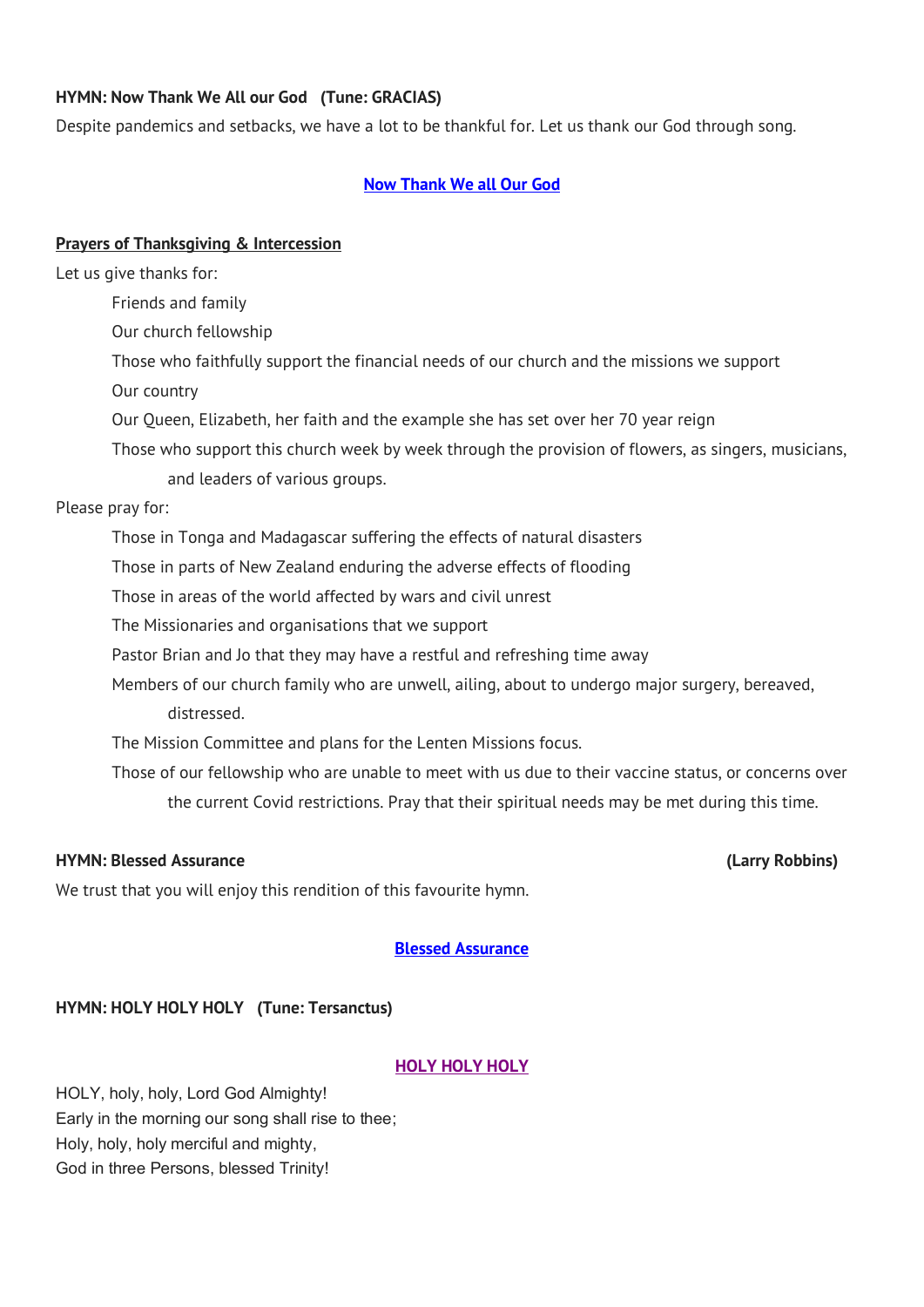Holy, holy, holy; all the saints adore Thee, casting down their golden crowns around the glassy sea; cherubim and seraphim falling down before Thee, which wert, and art, and evermore shalt be.

Holy, holy, holy; though the darkness hide Thee, Though the eye of sinful man Thy glory may not see, Only Thou art holy; there is none beside thee, Perfect in power, in love, and purity!,

Holy, holy, holy, Lord God Almighty! All thy works shall praise Thy name in earth and sky and sea; Holy, holy, holy, merciful and mighty, God in three Persons, blessed Trinity!

#### **Bible Reading (Lois Michell)**

#### *Jeremiah 18:1-6*

*This is the word that came to Jeremiah from the LORD*: <sup>2</sup> "Go down to the potter's house, and there I will give you my *message." <sup>3</sup> So I went down to the potter's house, and I saw him working at the wheel. <sup>4</sup> But the pot he was shaping from the clay was marred in his hands; so the potter formed it into another pot, shaping it as seemed best to him.*

*<sup>5</sup> Then the word of the LORD came to me. <sup>6</sup>He said, "Can I not do with you, Israel, as this potter does?" declares the LORD. "Like clay in the hand of the potter, so are you in my hand, Israel.*

#### *2 Corinthians 4:1-7*

*Therefore, since through God's mercy we have this ministry, we do not lose heart. <sup>2</sup> Rather, we have renounced secret and shameful ways; we do not use deception, nor do we distort the word of God. On the contrary, by setting forth the truth plainly we commend ourselves to everyone's conscience in the sight of God. <sup>3</sup> And even if our gospel is veiled, it is veiled to those who are perishing. <sup>4</sup> The god of this age has blinded the minds of unbelievers, so that they cannot see the light of the gospel that displays the glory of Christ, who is the image of God. <sup>5</sup> For what we preach is not ourselves, but Jesus Christ as Lord, and ourselves as your servants for Jesus' sake. <sup>6</sup> For God, who said, "Let light shine out of darkness" made his light shine in our hearts to give us the light of the knowledge of God's glory displayed in the face of Christ. <sup>7</sup> But we have this treasure in jars of clay to show that this all-surpassing power is from God and not from us.*

**Sermon** 2 Corinthians 4:1-7, 'We hold this treasure in clay pots (Brian Michell)

**[Read the Sermon](https://milfordbaptist.co.nz/wp-content/uploads/2022/02/2022.02.13-SERMON-TREASURE-IN-CLAY-POTS.pdf)**

**HYMN: Change My Heart Oh God**  (Brian Michell)

**[Change My Heart Oh God](http://www.viewpure.com/IlSmG-_eJTU?start=0&end=0)**